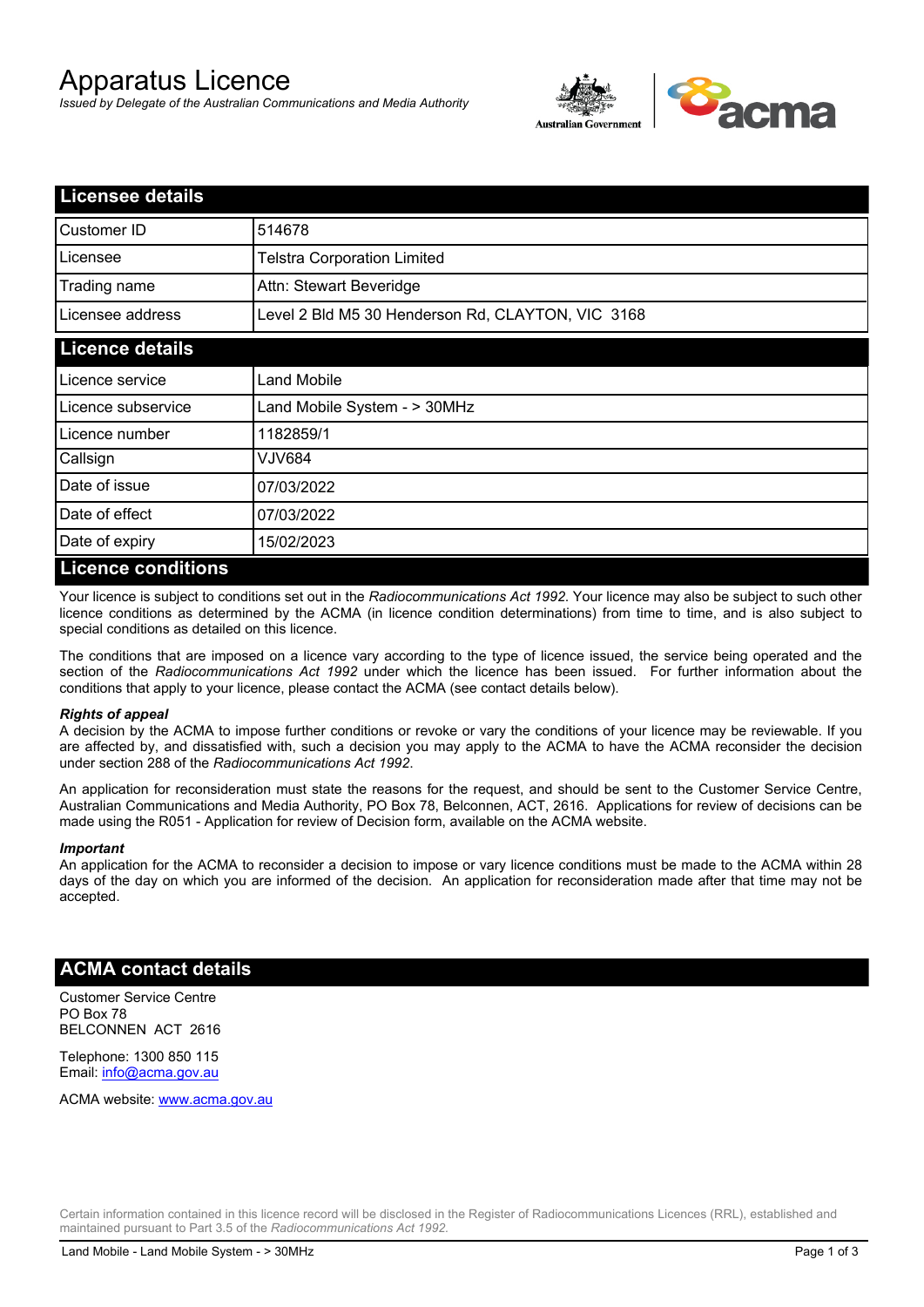## **Advisory Notes applying to licence no.: 1182859/1**

Conditions applicable to the operation of Land Mobile System station(s) authorised under this licence can be found in the Radiocommunications Licence Conditions (Apparatus Licence) Determination and the Radiocommunications Licence Conditions (Land Mobile Licence) Determination. Copies of these determinations are available from the ACMA and from the ACMA home page (www.acma.gov.au).